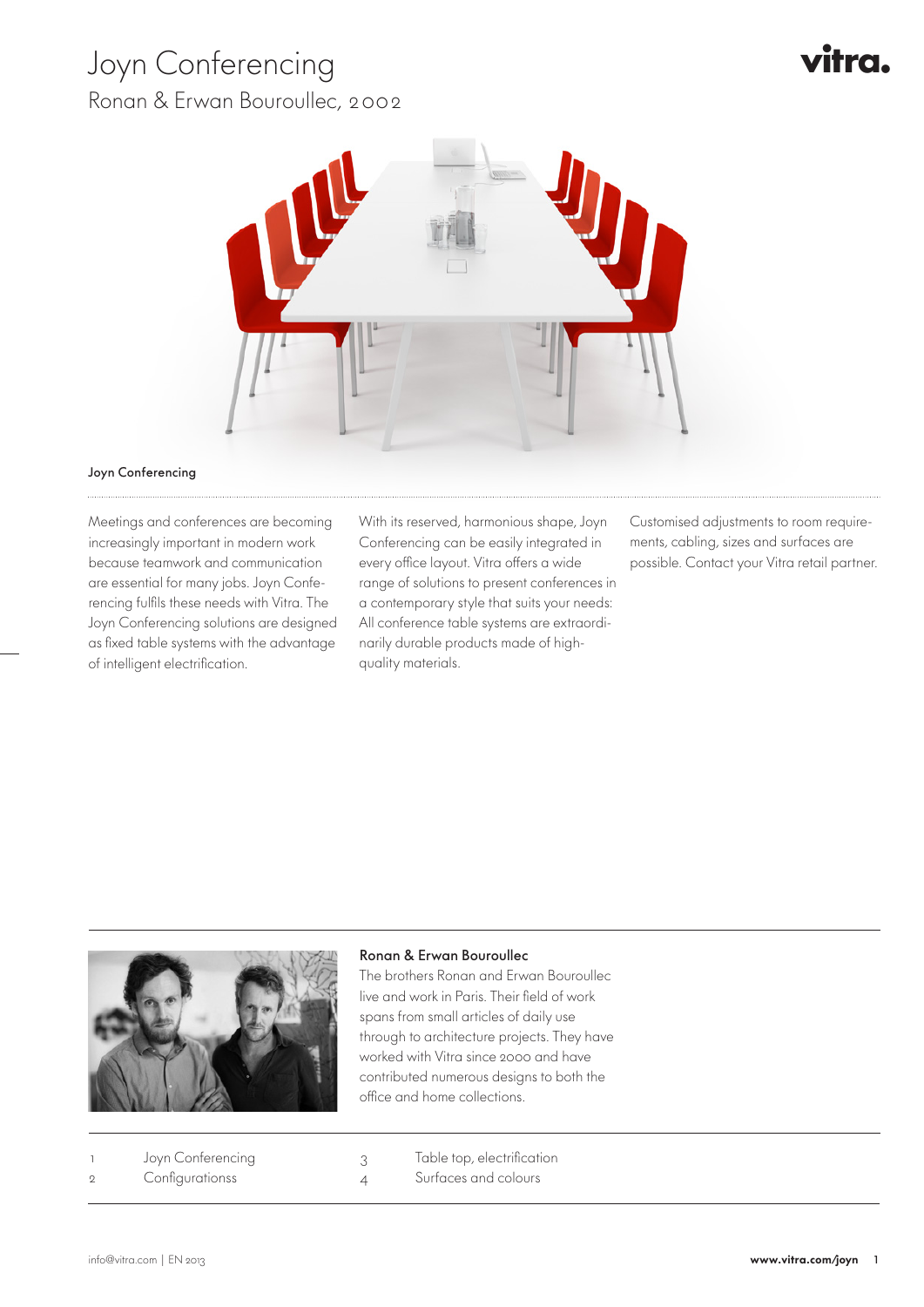# itra.



Joyn conference table 240, light oak veneer with Current Rotax electrification. Chair: Softshell chair, four-star base



Joyn conference table 320, light oak veneer with Current Rotax electrification. Chair: AC 4 Conference



Joyn conference table 320, soft light melamine with Current Rotax electrification, combined with Joyn Hut. Chair: Physix.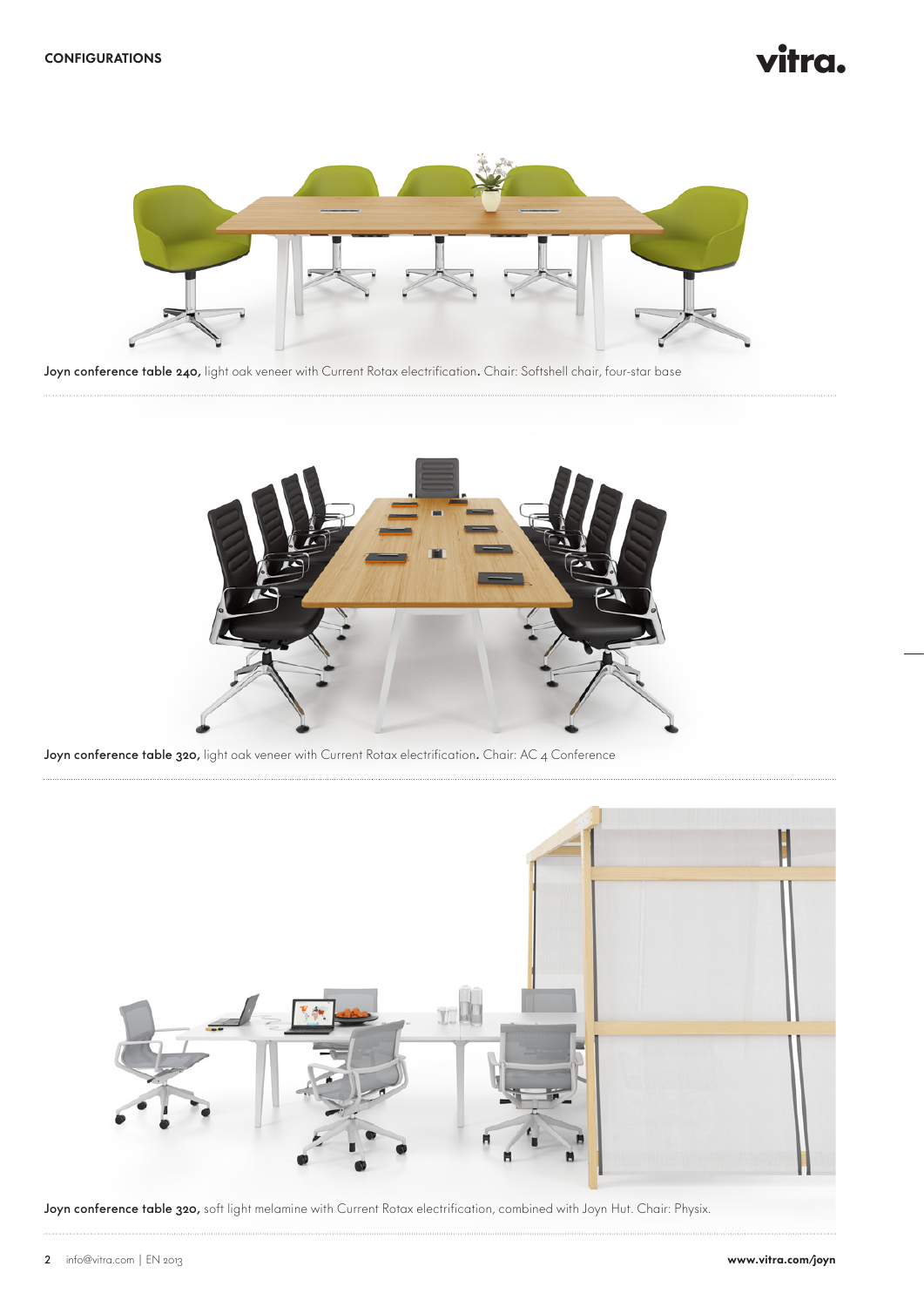







Table top in melamine soft light Melamine resin-coated table top, 3 mm ABS edge, Thickness: 25 mm

Table top in light oak veneer Table top with 2.5 – 3 mm wood veneer lipping, thickness: 25 mm

## **ELECTRIFICATION**



#### Current Rotax

Built-in socket suitable for all table tops.



#### Electrification example\*

- 1 Current Rotax power/data
- 2 Current Joyn
- 3 Cable net
- \*Please note the local electrification regulations!